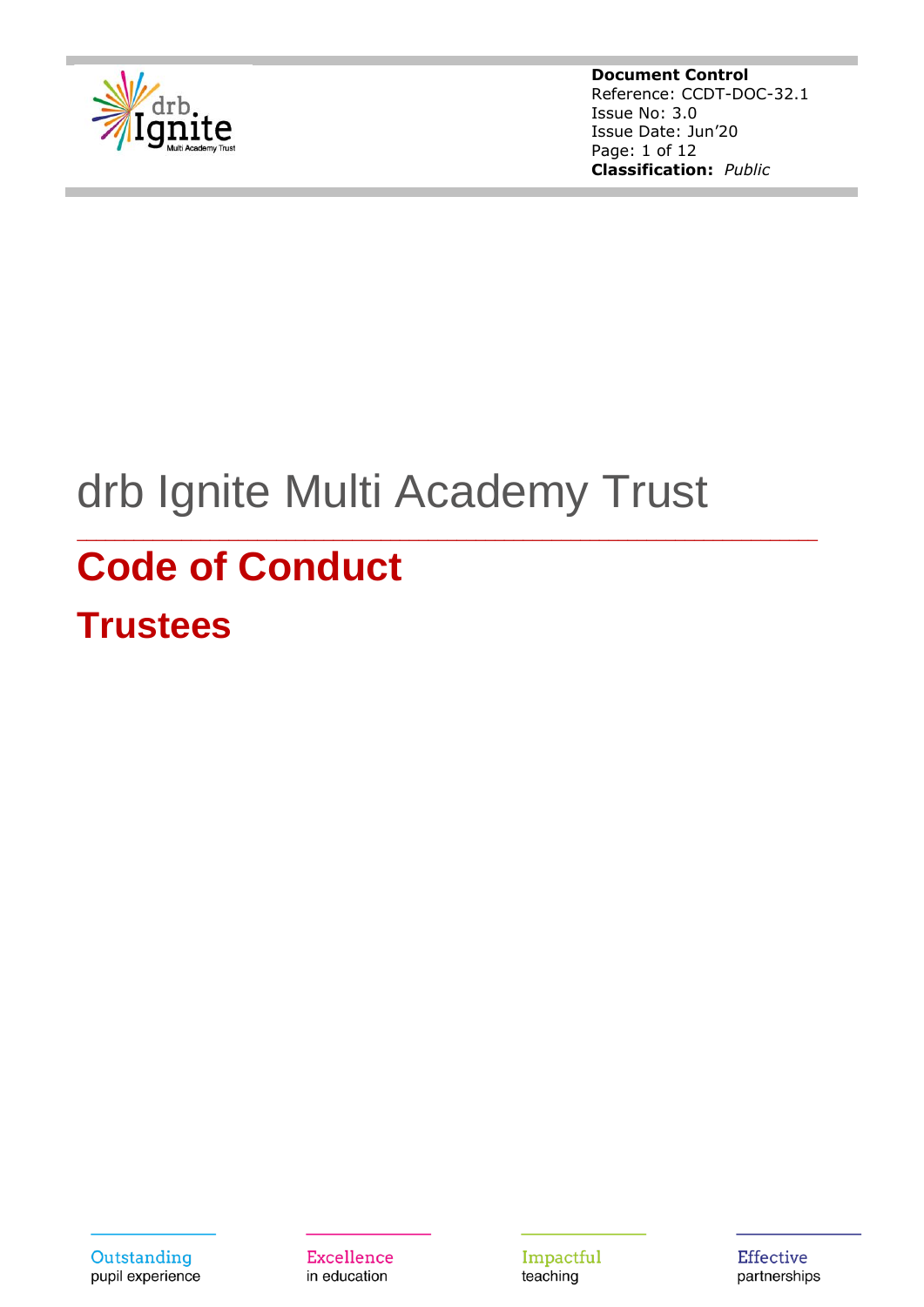

### **drb Ignite Multi Academy Trust Vision**

The drb Ignite Multi Academy Trust has been established through a shared belief that lives can be transformed by what goes on in schools. We believe that the process of teaching and learning shapes futures. To this end our vision is to give every pupil learning experiences that excite them and give them the power to begin to shape their own lives.

#### **Vision**

*All pupils achieve the highest standard of educational outcomes regardless of circumstances or background.*

Impactful teaching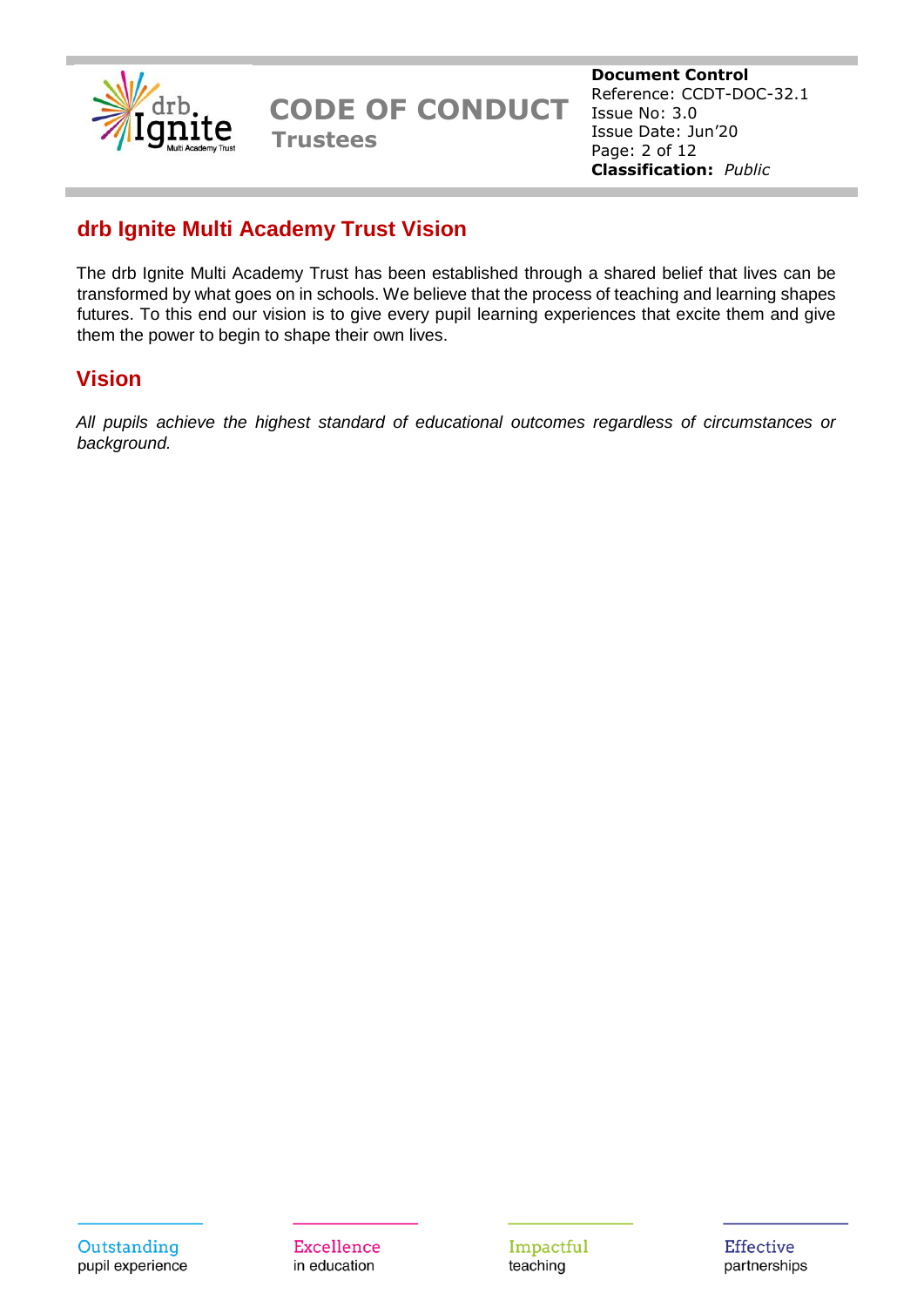

**Document Control** Reference: CCDT-DOC-32.1 Issue No: 3.0 Issue Date: Jun'20 Page: 3 of 12 **Classification:** *Public*

#### **Table of Contents**

| 1.  | <b>Trust Core Values</b>                                  | 3                       |
|-----|-----------------------------------------------------------|-------------------------|
| 2.  | The Seven Principles of Public Life                       | 4                       |
| 3.  | <b>Strategic functions and responsibilities</b>           | 4                       |
| 4.  | <b>Accountabilities</b>                                   | 5                       |
| 5.  | <b>Conducting business</b>                                | 5                       |
| 6.  | <b>Role of the Trust Chair</b>                            | 6                       |
| 7.  | <b>Trustee Meetings</b>                                   | 6                       |
| 8.  | <b>Delegation of Trustee powers</b>                       | $\overline{\mathbf{z}}$ |
| 9.  | <b>Reserved Matters</b>                                   | $\overline{7}$          |
| 10. | <b>Stakeholder voices</b>                                 | 8                       |
| 11. | <b>Risk Management</b>                                    | 8                       |
| 12. | <b>Confidentiality</b>                                    | 8                       |
| 13. | <b>Conflicts of interest including pecuniary interest</b> | 9                       |
| 14. | <b>Recruitment of Trustees</b>                            | 9                       |
| 15. | <b>Training and development of Trustees</b>               | 10                      |
| 16. | <b>Managing Disagreements</b>                             | 10                      |
| 17. | <b>Monitoring and Review</b>                              | 11                      |
|     |                                                           |                         |

#### <span id="page-2-0"></span>**1. Trust Core Values**

Trustees will at all times:

- act as ambassadors for the Trust vision and values
- act in full compliance with the Academies Financial Handbook 2020
- use the DfE Governor's Handbook 2019 and associated Governance Competencies Framework 2019 to guide their work
- observe the highest standards of impartiality, integrity and objectivity in relation to governance of the Trust and its schools
- be accountable to all stakeholders and regulatory bodies for all activity
- follow the seven principles of public life known as the Nolan Principles.

Excellence in education

Impactful teaching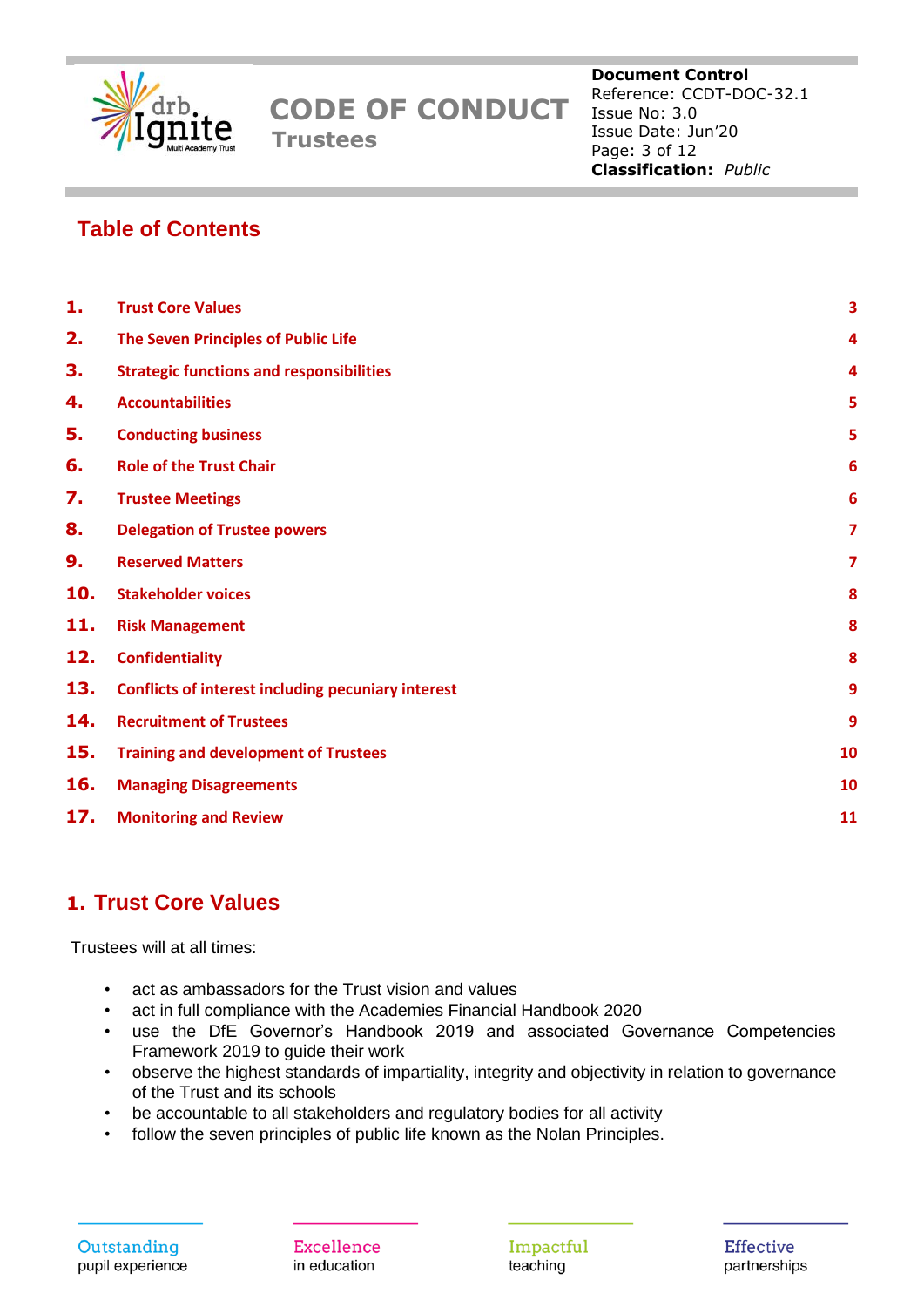

## <span id="page-3-0"></span>**2. The Seven Principles of Public Life**

*Originally published by the Nolan Committee: The Committee on Standards in Public Life was established by the then Prime Minister in October 1994, under the Chairmanship of Lord Nolan, to consider standards of conduct in various areas of public life, and to make recommendations.* 

The Trust follows the Seven Principles of Public Life. These apply to staff, leaders and trustees.

- 1. **Selflessness** Holders of public office should act solely in terms of the public interest. They should not do so in order to gain financial or other material benefits for themselves, their family, or their friends.
- 2. **Integrity** Holders of public office should not place themselves under any financial or other obligation to outside individuals or organisations that might seek to influence them in the performance of their official duties.
- 3. **Objectivity** In carrying out public business, including making public appointments, awarding contracts, or recommending individuals for rewards and benefits, holders of public office should make choices on merit.
- 4. **Accountability**  Holders of public office are accountable for their decisions and actions to the public and must submit themselves to whatever scrutiny is appropriate to their office.
- 5. **Openness** Holders of public office should be as open as possible about all the decisions and actions that they take. They should give reasons for their decisions and restrict information only when the wider public interest clearly demands.
- 6. **Honesty** Holders of public office have a duty to declare any private interests relating to their public duties and to take steps to resolve any conflicts arising in a way that protects the public interest.
- 7. **Leadership** Holders of public office should promote and support these principles by leadership and example.

#### <span id="page-3-1"></span>**3. Strategic functions and responsibilities**

All Trustees are required to comply with the Academies Financial Handbook 2020 and associated Governance Handbook 2019 as well as the following Trust's governance documentation:

- Articles of Association
- Trust Funding Agreement
- Governance Charter and Scheme of Delegation
- Conflicts of Interest Policy
- Risk Management Register
- Safeguarding Policy and Procedures

Trustees are responsible for the strategic leadership, governance and supervision of the Trust, its committees and schools. They have a number of statutory compliance duties and responsibilities relating to the governance of the Trust and its finances. In summary, the Trustees are responsible for:

- establishing the vision, mission and values of the Trust
- working in accordance with the objects of the Trust as set out in the Articles of Association and which includes safeguarding the Trust's assets
- designing strategy and structure for the safe operation of the Trust

Impactful teaching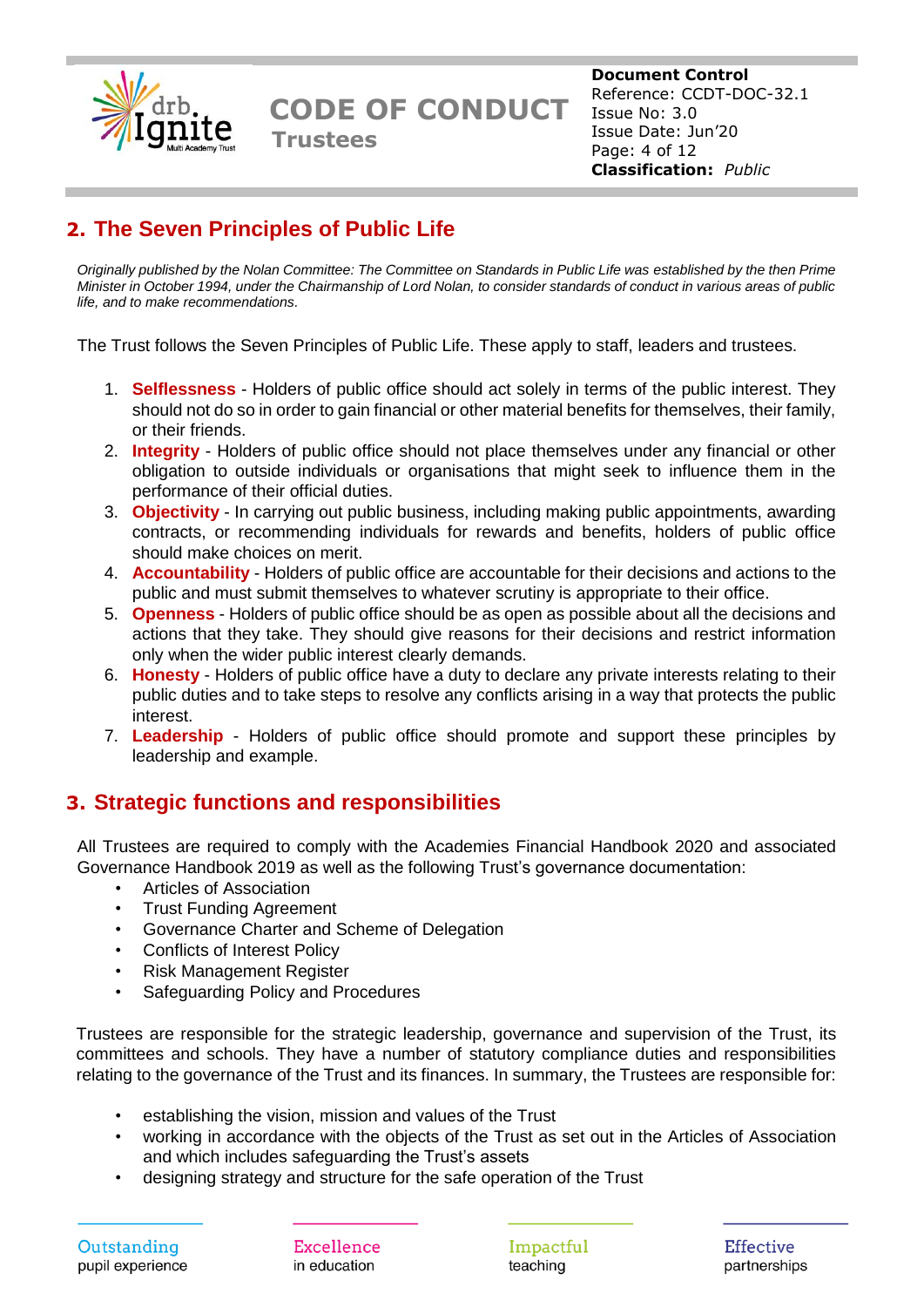

- safeguarding children and child protection. Trustees will fully comply with all statutory responsibilities as set out in the DfE statutory guidance *Keeping Children Safe in Education 2020*
- delegation of the running of schools and the direction of the education, pastoral care, financial and other policies of the schools to the CEO and senior team
- ensuring sound management, governance and administration of the Trust
- financial controls and the financial management of the Trust in accordance with the provisions of the Academies Financial Handbook 2020 and ESFA requirements, which set out in detail provisions for the financial oversight of the Trust
- setting standards of conduct, monitoring performance and the achievement of objectives, and ensuring that plans for improvement are acted upon
- the safe management of risk which involves identifying, quantifying and devising systems to minimise the major risks affecting the Trust
- ensuring the Trust and its schools behave in compliance with the general law.

The duties and responsibilities of Trustees are explained in further detail in *The essential trustee: what you need to know, what you need to do (CC3)* (Charity Commission) and in the *DfE Governors Handboook 2019.* Trustees should have constant regard to the Academies Financial Handbook 2020 which is available on the Trustee Sharepoint.

#### <span id="page-4-0"></span>**4. Accountabilities**

The Trustees are accountable to:

- the beneficiaries of the Trust i.e. pupils, parents, families and local communities for the quality of education and pastoral care, matters of health and safety and for safeguarding and promoting pupil welfare
- the DfE, the Education Skills and Funding Agency (ESFA) and specifically the Secretary of State under the terms of the Funding Agreement for governance and financial probity
- the employees of the Trust for their working environment and for compliance with their contract of employment, employment law requirements and matters of health and safety
- other regulatory authorities for compliance with regulated responsibilities to which the Trust and schools are subject e.g. Safeguarding Partners (local authorities, chief officers of police and clinical commissioning groups)

#### <span id="page-4-1"></span>**5. Conducting business**

When conducting their regular business Trustees are required to:

- act together and in person and not delegate responsibility for Trust decision making to others
- act strictly in accordance with the Trust's Articles of Association
- act in the Trust's interests only and without regard to their own private interests
- manage the Trust's financial affairs prudently and in line with the Academies Financial Handbook 2020
- not take personal benefit from the Trust unless expressly authorised by the Articles or the Charity Commission
- take proper professional advice on matters on which they are not themselves competent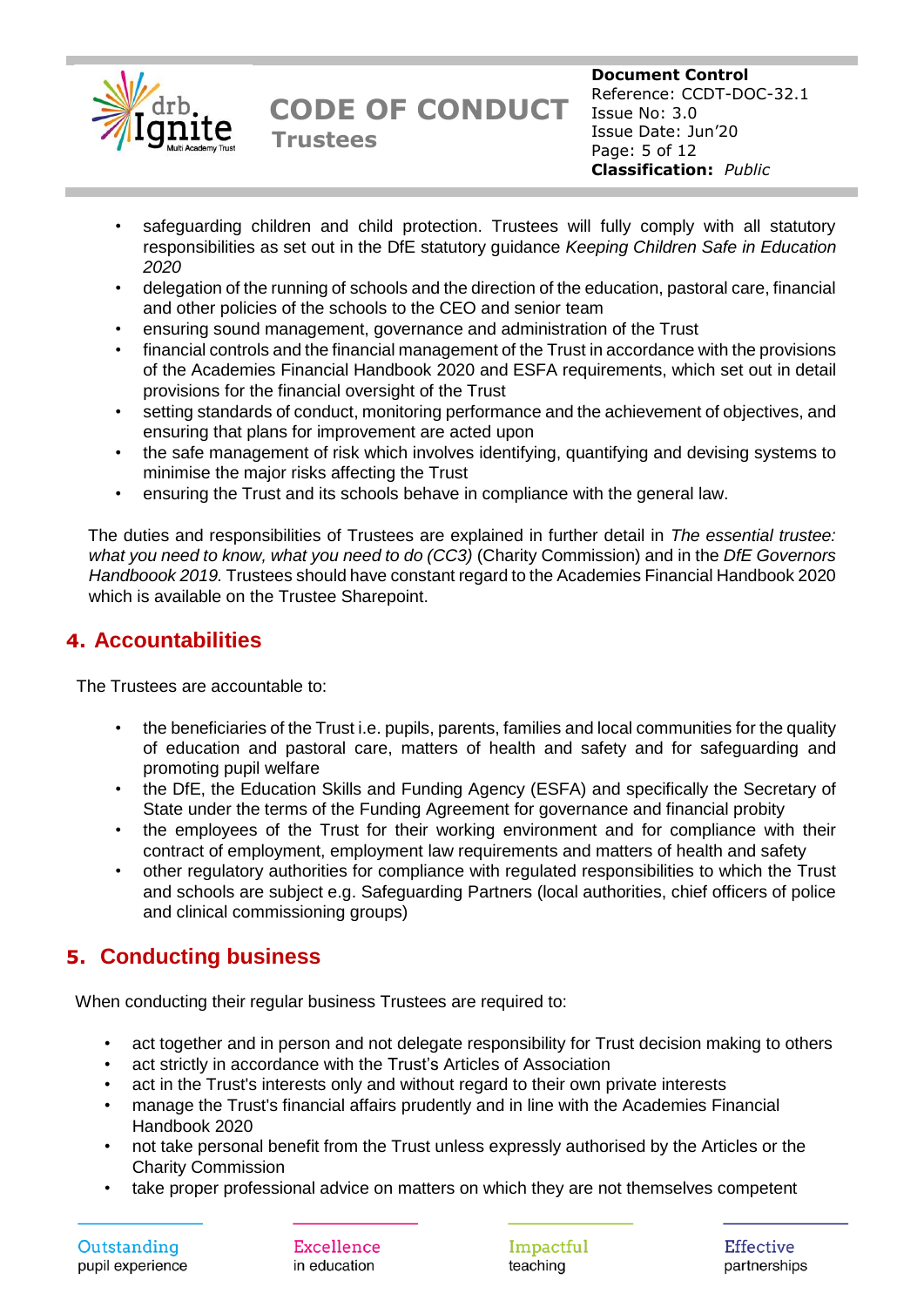

- listen to the view of other trustees, members, staff, volunteers or external advisers respectfully, taking cognisance of differences of opinion. Trustees should not cause offence to others or undermine the standing of their colleagues
- comply with all statutory requirements as set out in DfE guidance *Keeping Children Safe in Education 2020.*

Trustees should also have regard to the framework for inspecting schools in England under section 5 of the Education Act 2005 (as amended) issued by the Office for Standards in Education, Children's Services and Skills (Ofsted).

#### <span id="page-5-0"></span>**6. Role of the Trust Chair**

Trustees will appoint an individual from among their number to act as Chair. A change of Trust Board Chair will require notification to be made to the DfE. The main role of the Chair is to chair meetings of the Trust Board and act as a lead ambassador for the Trust's vision and values. He/she also provides leadership to the Trustees and acts as a critical support for the CEO. Apart from any special responsibilities or powers given to the Chair in the Articles of Association the Chair has no special powers or rights over any other Trustee. If the Trust Chair is to carry out certain specific functions (for example, the power to approve an overspend in a certain area of the budget or the CEO's appraisal) then this must be expressly delegated to them by the Board through the Chair's Action Policy.

#### <span id="page-5-1"></span>**7. Trustee Meetings**

There will be a minimum of three meetings of the full Trust Board each academic year. Board meetings will be convened and conducted as outlined in the Trust's Articles of Association.

In determining the agenda for Board meetings and committee meetings, Trustees will have regard to the requirement on them to:

- ensure good financial management and effective internal controls
- comply with the Funding Agreement and the Academies Financial Handbook 2020
- take appropriate action to ensure ongoing viability against agreed budgets
- manage risk with appropriate mitigation measures
- challenge Trust school improvement performance and support the raising of standards for all pupils
- maintain a strong culture of safeguarding and child protection
- oversee the educational attainment of looked after children
- listen to the views of parents, families, communities and other stakeholders
- maintain a safe and professional working environment for all staff
- demonstrate leadership in all matters

In consultation with the Chair and CEO, the Clerk to the Trust Board will prepare an annual plan for the meetings of the Trustees including all sub-committee meetings.

At meetings, open discussion and debate will be actively encouraged, with every spectrum of objective opinion welcomed. In order to act with probity, the Board will take and consider professional advice from internal and/or from external advisers in decision-making as appropriate.

Impactful teaching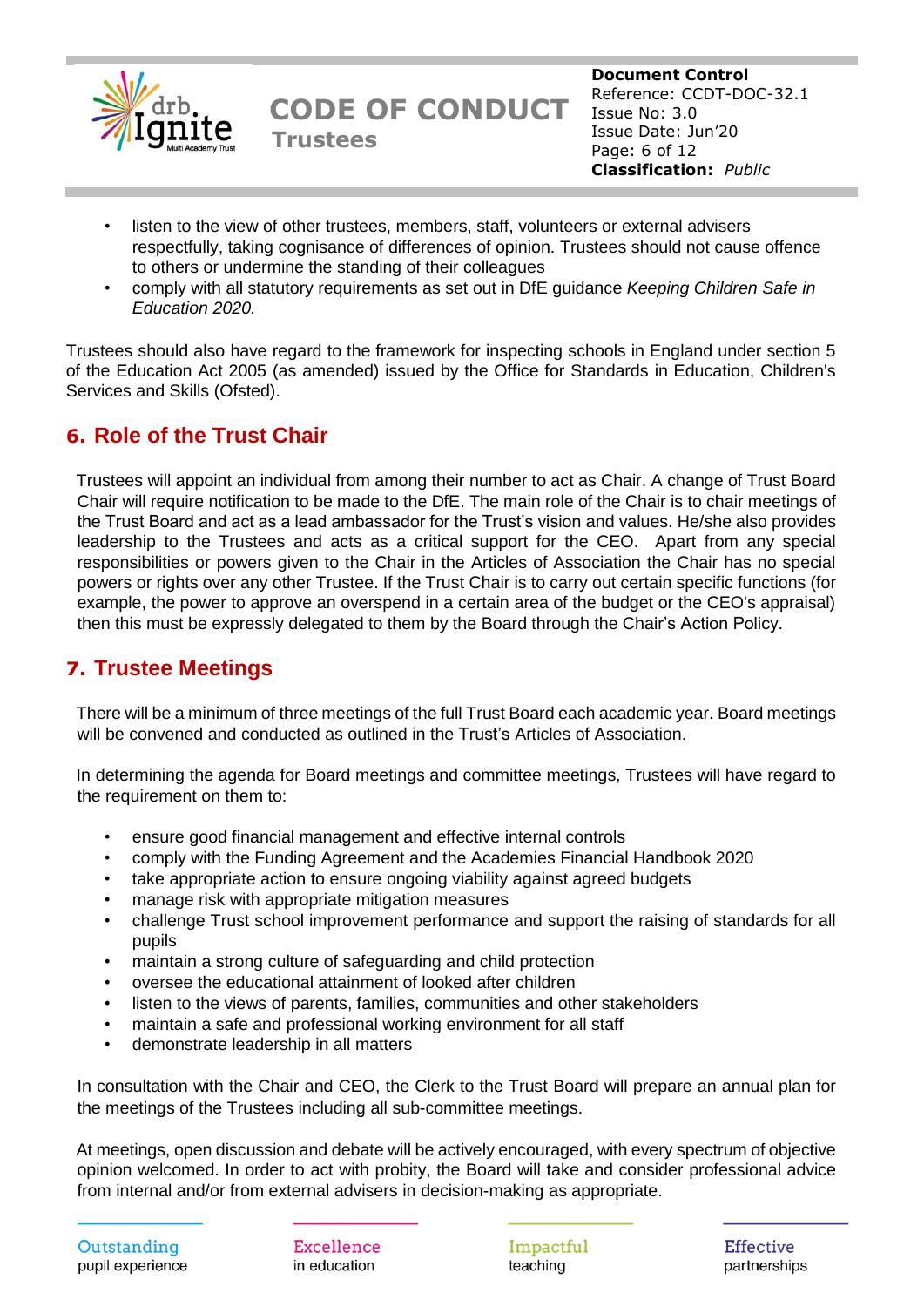

Where consensus is not achieved, decisions will be taken during board meetings by calling for a vote of those present. Trustees who abstain on, or vote against, any motion may request an appropriate note be made in the minutes.

The Board remains accountable when authority has been delegated on a particular matter and is entitled to full reports from the CEO and senior team as appropriate to support this accountability.

#### <span id="page-6-0"></span>**8. Delegation of Trustee powers**

Trusteeship is a personal office of trust and responsibility and this cannot be transferred to another individual. However, in order to ensure the proper management of the Trust, Trustees are able to delegate specific tasks to assist them in carrying out their duties and obligations.

It is for the Trust Board to determine what decisions it will take for itself, what will be delegated to committees, working groups or individual Trustees (e.g. the Chair)

As part of this, Trustees must also consider when and from whom they will take professional advice.

In determining whether delegation is appropriate, Trustees should have regard to the following principles:

- non-executive powers must be exercised by Trustees personally and may not be delegated except when it is impracticable to do so
- executive powers should be delegated to the Chief Executive Officer and Director of Finance (CFO), who may authorise further delegation
- every act of delegation is only a delegation of powers and does not relieve the Trustees of responsibility.

#### <span id="page-6-1"></span>**9. Reserved Matters**

Trustees have the following Reserved Matters subject to such other consents as might be required by law or the Funding Agreement

- to change the name of Trust schools
- to determine the educational character, mission or ethos of the schools
- to adopt or alter the constitution and terms of reference of any committee of the Trust Board
- to terminate a supplemental funding agreement for a school
- to establish a trading company
- to approve the annual estimates of income and expenditure (budgets) and major projects
- to appoint investment advisers
- to sign off the annual accounts
- to appoint or dismiss the Chief Executive Officer, Chief Finance Officer, Company Secretary or Clerk to the Trustees

Excellence in education

Impactful teaching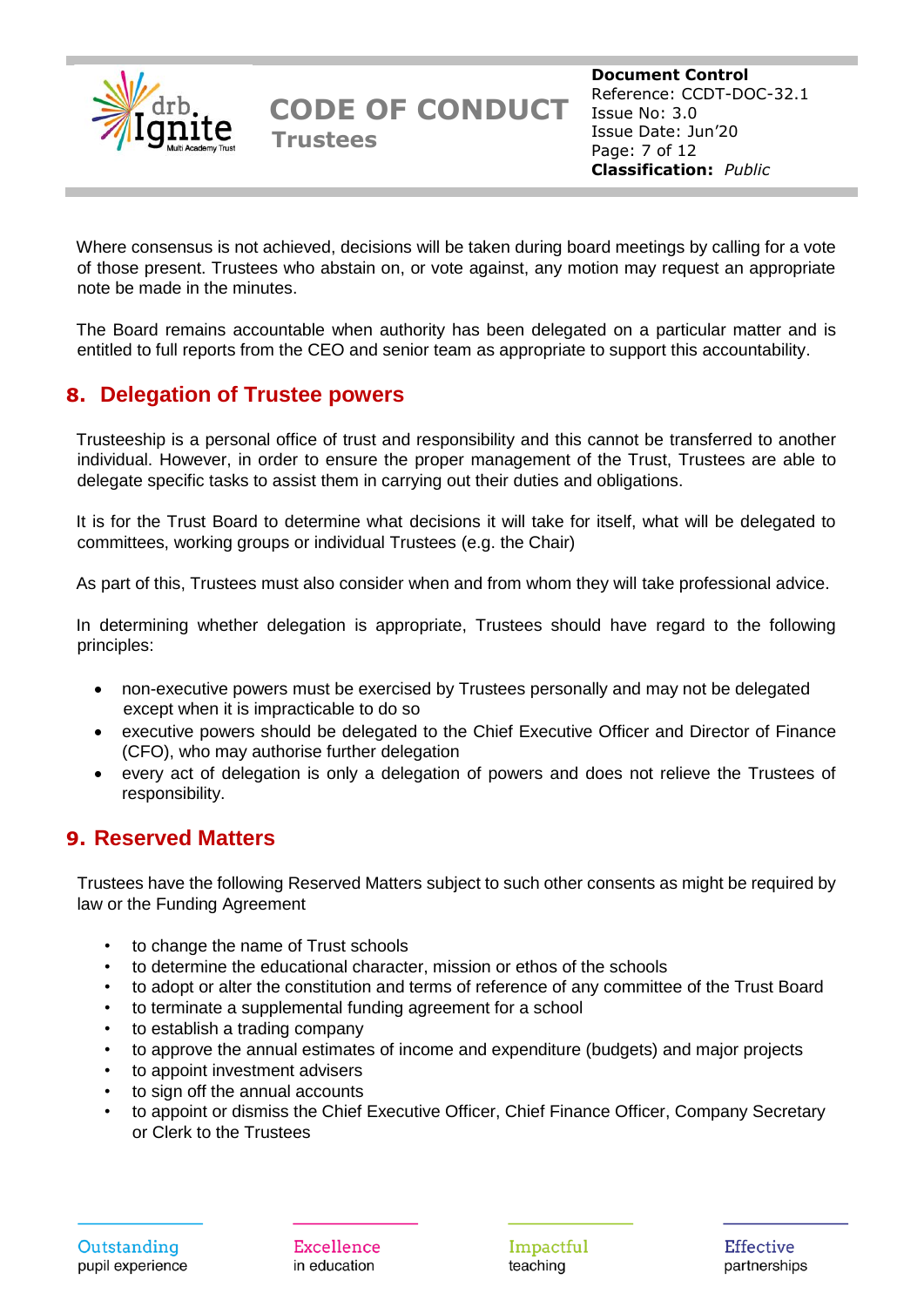

#### <span id="page-7-0"></span>**10. Stakeholder voices**

Trustees are expected to respect all stakeholders and to put in place arrangements to receive feedback and to respond appropriately. Stakeholders include

- a) Pupils
- b) Parents/carers
- c) Families
- d) Teaching and support staff
- e) Local communities
- f) The Diocese of Worcester (for Beechwood CE School only)
- g) Local Safeguarding Partners

#### <span id="page-7-1"></span>**11. Risk Management**

The effective management and oversight of risk is an important role of Trustees. The Trust Risk Register includes a description of the principal risks and uncertainties facing the Trust and any subsidiary undertakings and mitigation as identified by the Trustees. The Risk Register is presented at every Trust Board Meeting and includes a summary of the Trustees' plans and strategies for managing these risks. The Risk Register identifies specific risks and describes ways to combat each one, rather than making general statements regarding risk management.

Trustees are responsible for:

- identifying the major risks that apply to the Trust, including operational risks (employment issues, health and safety, fraud, service quality and development etc.)
- financial risks (accuracy of financial information, cash flow, reserves, over-reliance on funding sources etc.)
- external risks (changes in government policy, economic factors, demographic changes, adverse publicity etc.)
- regulatory risks (compliance with legislation, changes in policies of the regulators etc.)
- estates risks (related to buildings, land, health and safety etc.)
- making decisions (based where appropriate on advice from professional advisers) as to how to respond to those risks
- making appropriate statements regarding the management of risks in the Trust's annual report.

The Risk and Audit Committee are accountable for preparation of the Risk Register for Board approval, along with a procedure by which the Risk Register shall be subject to regular review. The Risk Register shall also have named individuals assigned to manage each area.

#### <span id="page-7-2"></span>**12. Confidentiality**

While the Board aims to conduct its business transparently and openly, it is inevitable that some matters must be confidential either for a time or always. Trustees should:

Excellence in education

Impactful teaching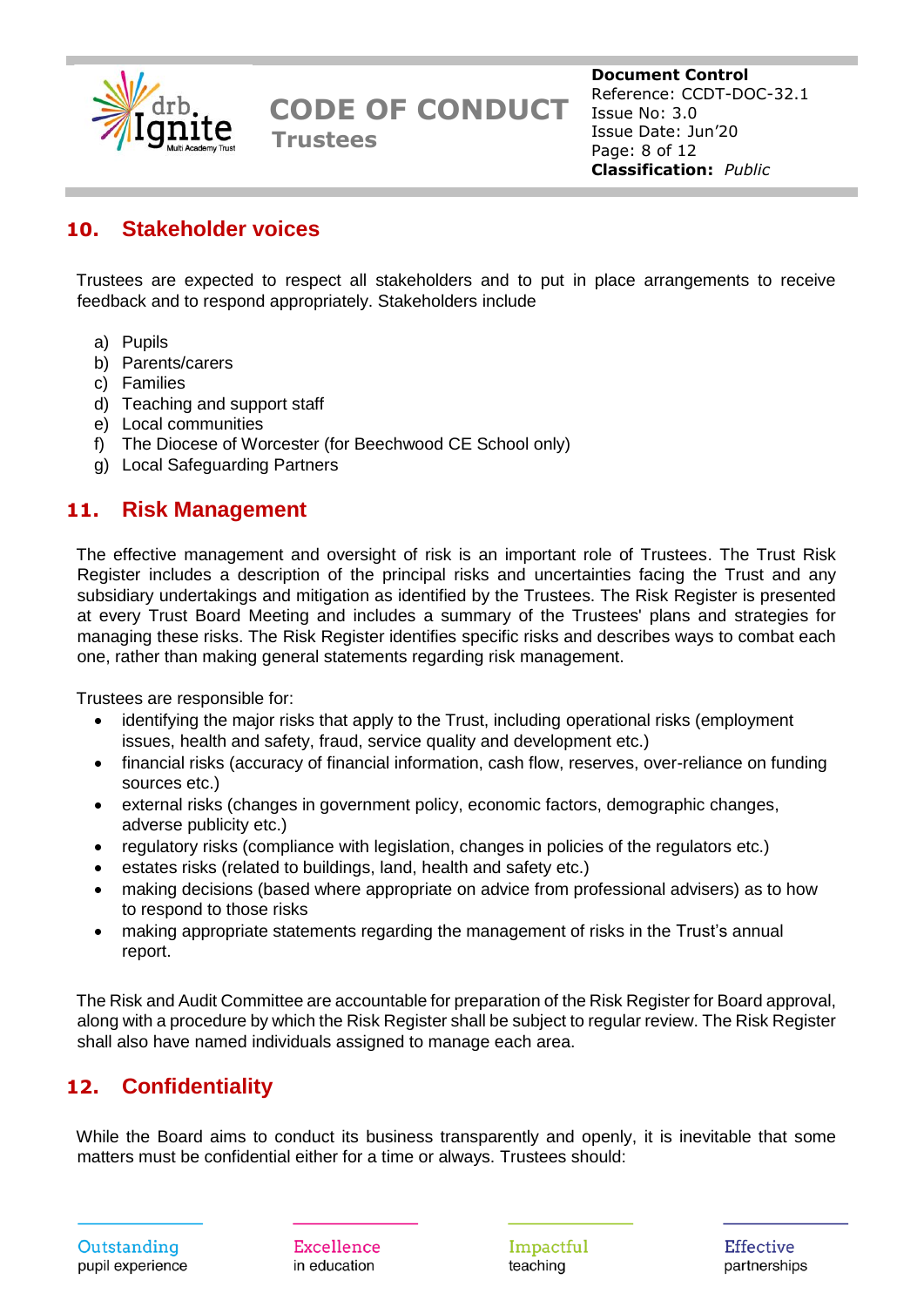

- observe complete confidentiality when matters are deemed confidential or where they concern specific members of staff or pupils, either inside or outside school
- exercise the greatest prudence at all times when discussions regarding school business arise outside a Board meeting.
- not reveal to others the details of any Board vote.

#### **Trust Board:**

All matters discussed at Board meetings (save for items which are clearly neither confidential nor of a sensitive nature either legally, commercially, financially or personally) should be treated as strictly confidential and should not be discussed with anyone other than those present at the meeting when the matter in question was discussed unless authorised by the Board to do so. If in any doubt, Trustees should contact the chair for quidance.

#### **Outside Trust Board**:

Trustees should exercise restraint outside a meeting in relation to particular comments made within the Board meeting by individual members. Trustees must accept that it is inappropriate for any private or public references to *who said what*, except in dialogue with other Trustees.

#### <span id="page-8-0"></span>**13. Conflicts of interest including pecuniary interest**

The Companies Act 2006 imposes a statutory duty on Trustees to avoid situations in which they have or could have an interest, which conflicts (or could conflict) with the interests of the Trust. The duty placed on Trustees is to:

- declare the nature and extent of any interest in any matter relating to the Trust
- avoid any conflict of interest between that interest and the interests of the Trust.

In addition, charity law and guidance issued by the Charity Commission confers obligations on Trustees to manage any conflict between a Trustee's duty to the Trust and their own personal interests or for a Trustee to be influenced by conflicting duties to the Trust and a third party.

All conflicts of interest must be reported and recorded in the Trust's Conflict of Interest and Pecuniary Interest Register.

#### <span id="page-8-1"></span>**14. Recruitment of Trustees**

It is important that the Trust Board has a proper mix of skills, experience and representation. Trustees must therefore be able to identify any gaps through a regular audit process in order to plan for succession and combine continuity of experience, representation and expertise with new ideas and energy.

The Board is responsible for ensuring that:

• the skills of any new Trustee fit in with the Trust's requirements in the short, medium and longer term

Impactful teaching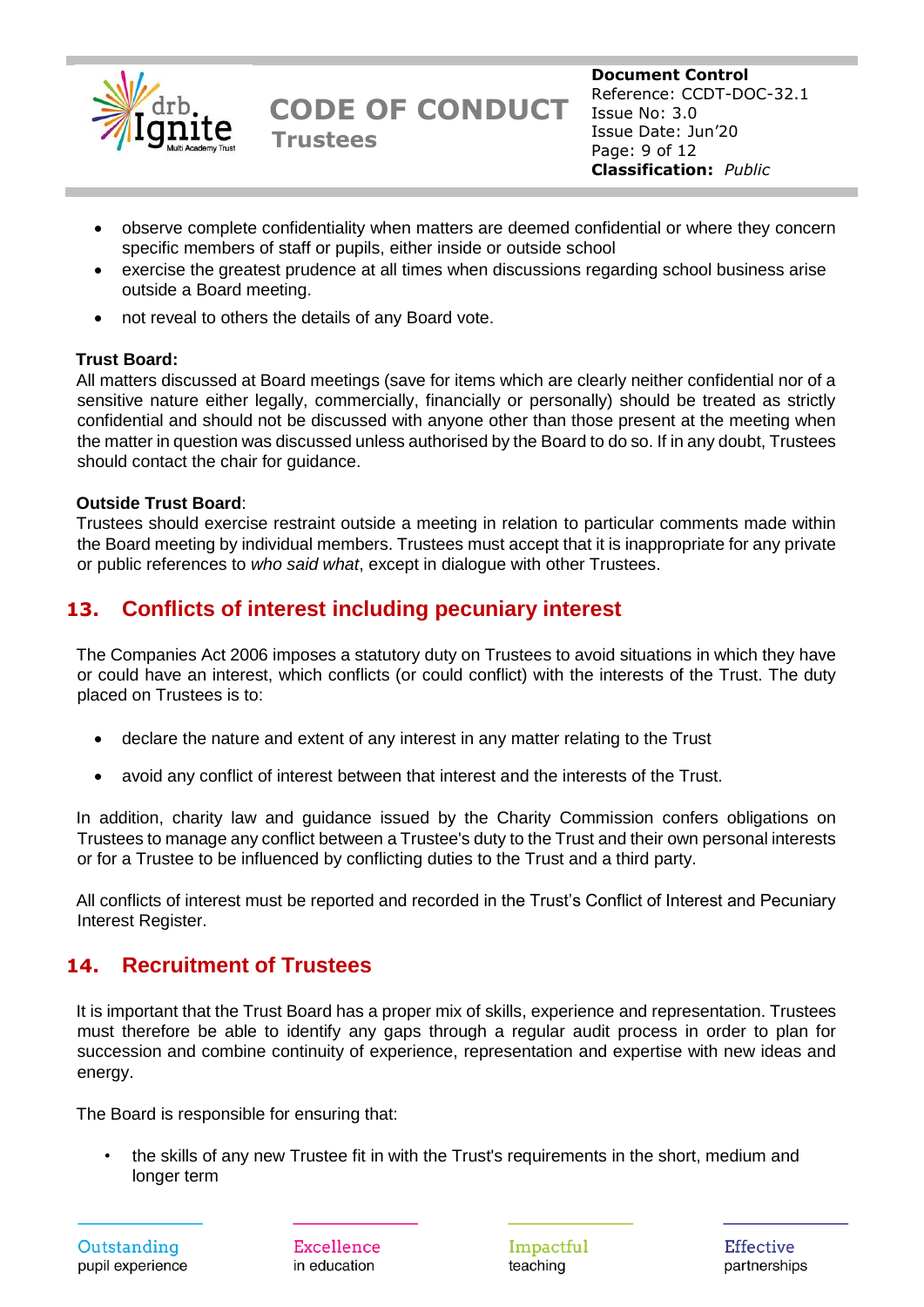

- any new Trustee is not disqualified from acting as a Trustee by any provision of the Trust's Articles of Association (including the requirement that he/she is not disqualified as a company director or charity trustee)
- there is a system in place which ensures that all relevant checks, including an enhanced DBS check are completed before or as soon as practicable after a Trustee takes up position
- the new Trustee understands the responsibility he/she is taking on and consents to act as a Trustee in line with this Code of Conduct

Each new Trustee will be properly inducted to ensure that he/she understands the nature and extent of his/her role and responsibilities. It is the duty of a new Trustee to ensure that he/she is familiar with the objects of the Trust; its history and culture and the nature and extent of its activities; and the content of the Trust's Articles of Association.

The Trust Board shall provide each new Trustee with:

- Trust's Articles of Association
- Governance Charter and Scheme of Delegation
- Safeguarding Policy and Procedures (KCSIE 2020)
- Academies Financial Handbook 202

The Clerk to the Trustees will ensure that any appointment of a new Trustee is notified to the ESFA within 14 days of the appointment as required under the Academies Financial Handbook 2020.

#### <span id="page-9-0"></span>**15. Training and development of Trustees**

The Trustees will ensure that the Board has the ongoing skills and experience needed to perform their functions effectively through an effective training plan. Trustees will also be kept up to date with developments in the legal and regulatory framework in which the Trust operates by the CEO. The Trustees will conduct a regular audit for evaluating Trustee performance, with a view to identifying potential gaps in skills and any requirements for training.

#### <span id="page-9-1"></span>**16. Managing Disagreements**

Where a Trustee has a disagreement on any matter, he/she should raise the matter with the Chair or through the normal procedures at a Board meeting.

If not resolved, a Trustee may request the matter to be taken further by the Chair.

If a satisfactory conclusion is not reached, the Board may recommend the appointment of an independent mediator.

Impactful teaching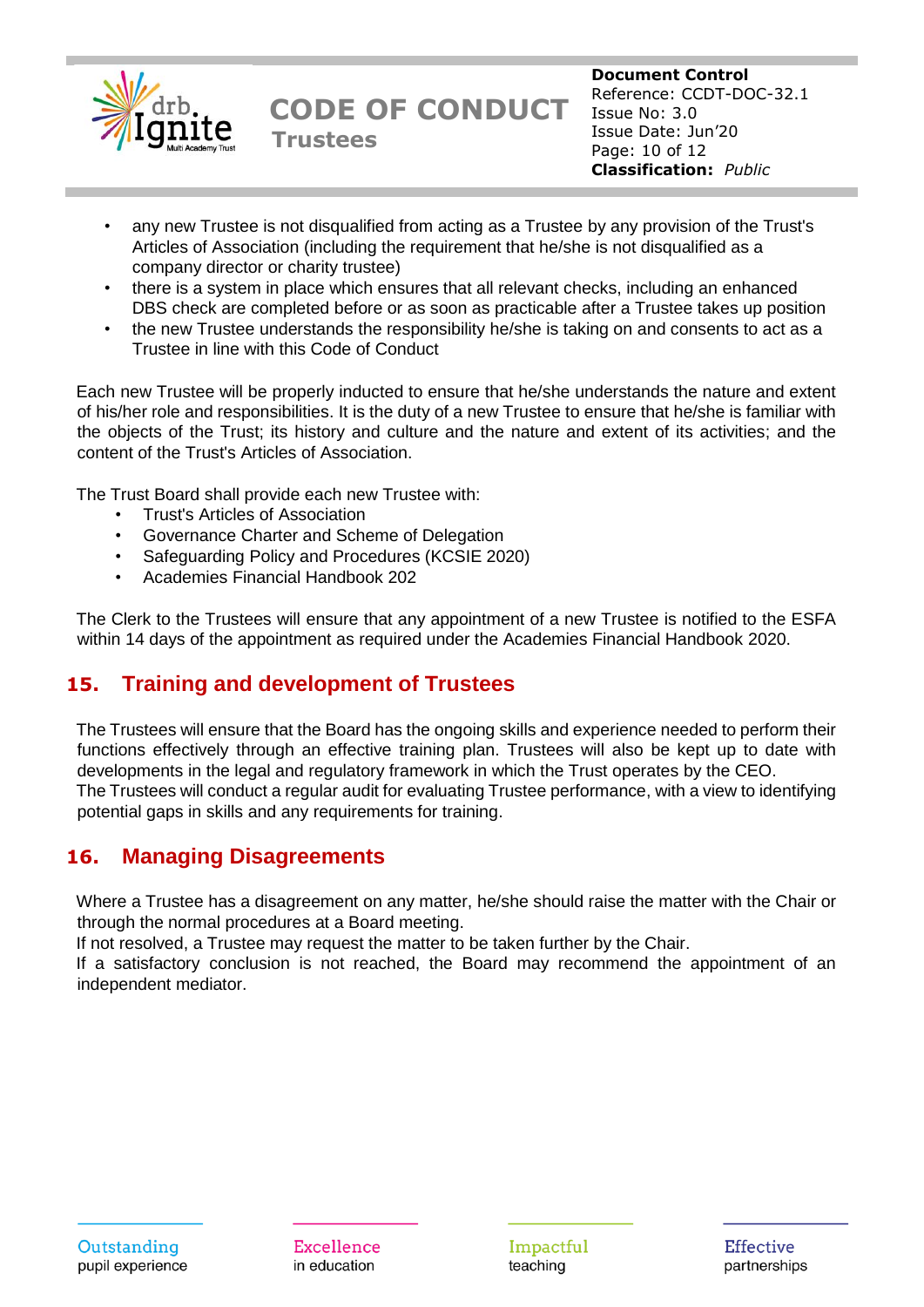

**Document Control** Reference: CCDT-DOC-32.1 Issue No: 3.0 Issue Date: Jun'20 Page: 11 of 12 **Classification:** *Public*

#### <span id="page-10-0"></span>**17. Monitoring and Review**

| <b>Monitoring and review</b>      | <b>CEO</b>                       |
|-----------------------------------|----------------------------------|
|                                   | <b>Trust Chair</b>               |
|                                   | <b>Members</b>                   |
|                                   |                                  |
| <b>Links</b>                      | <b>Safeguarding Policy</b>       |
|                                   | <b>Whistleblowing Policy</b>     |
|                                   | Data Protection (GDPR) Policy    |
|                                   | <b>Acceptable ICT Use Policy</b> |
| <b>Staff responsible</b>          | CEO                              |
|                                   | <b>Trust Chair</b>               |
|                                   | <b>Members</b>                   |
| <b>Committee responsible</b>      | <b>Trust Board</b>               |
| Date approved                     | November 2018                    |
| <b>Reviewed</b>                   | June 2020                        |
| <b>Next review</b>                | <b>June 2022</b>                 |
| <b>Sign off by Chair of Trust</b> | Hild<br>Date: June 2020          |

\*Please note that should there be any changes/further national guidance issued relevant to this policy, it will be updated accordingly prior to the review date shown above and referred to the next Trust Board meeting.

| $ $ Issue $ $    |        | Change date:   Change description:            |
|------------------|--------|-----------------------------------------------|
| $No.$ :          |        |                                               |
| 1.0              | Aug'18 | Initial release                               |
| $\overline{2.0}$ | Nov'18 | Rebranded, updated and signed off for release |
| 3.0              | Jun'20 | Review and signed off for release             |
|                  |        |                                               |